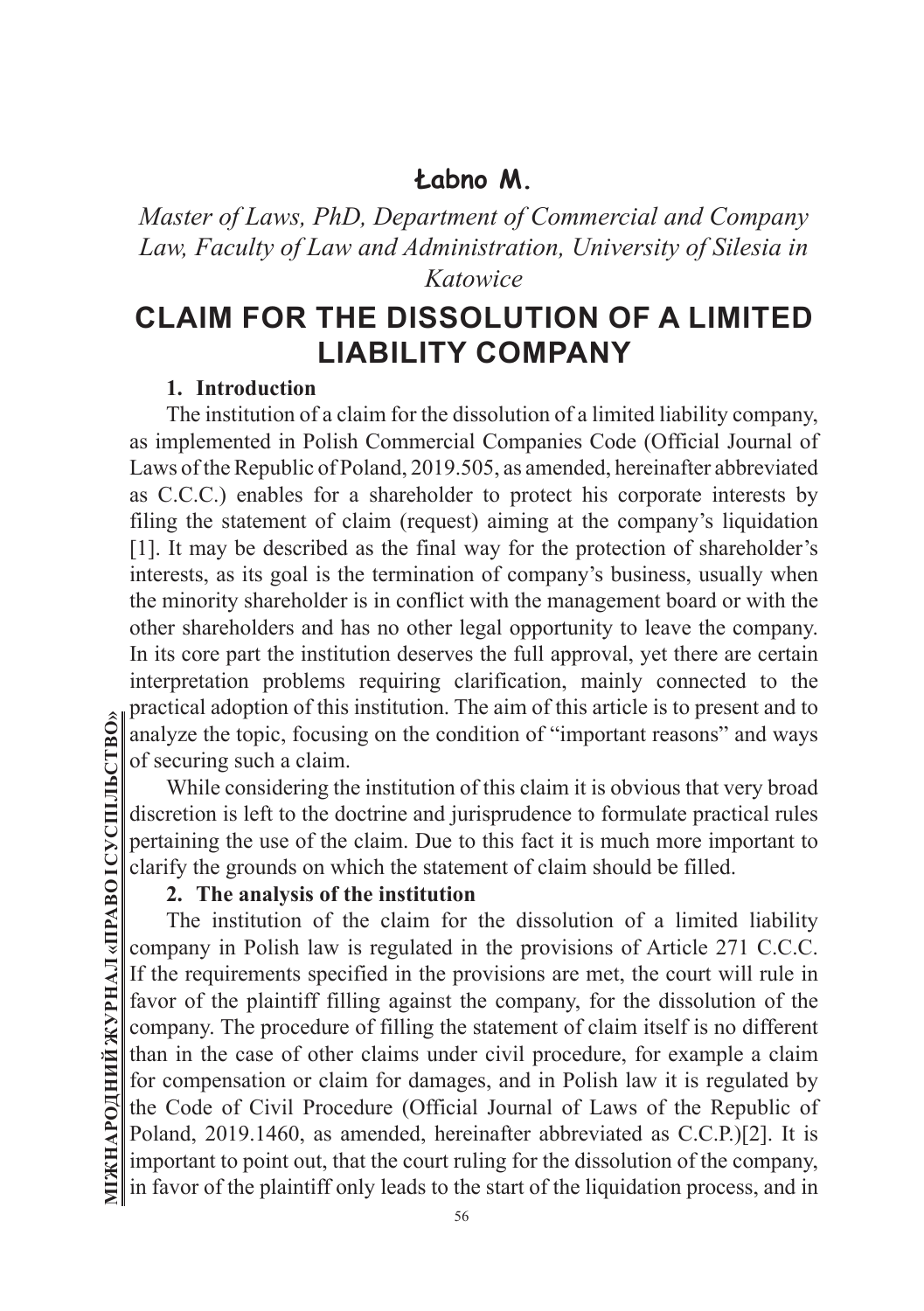itself does not mean a sudden termination of the company. Even if the court's final judgement has been delivered, the winding-up of the company may be prevented by an unanimous resolution of all shareholders on further existence of the company. The unanimous resolution for the continued existence of the company is not possible if the plaintiff was a member of the company's body, who at the same time is not one of the shareholders. Pursuant to Art. 271 C.C.C. (apart from the cases referred to in article 21 of C.C.C.) the court may issue a judgement on dissolution of the company at the request of:

1. a shareholder or a member of the company's authority, where achievement of the company's objectives has become impossible or where any other important reasons resulting from the company's internal relations have occurred

2. a state authority specified in a separate Act, where the company's unlawful activities threaten the public interest

The provisions enabling a state authority specified in a separate Act to file the claim when the company's unlawful activities threaten the public interest may be disregarded, as such authority has not been indicated by Polish legislator and this provision is of no importance for the practical use of the institution [3, p. 587; 4; 5, p. 1372; 10].

Pursuant to Art. 271 point 1 C.C.C. the statement of claim may be filed by:

• one of the shareholders (regardless of the number of shares held)

• a member of the company's authority (for example a member of the management board).

It should be emphasized that a small number of shares held by the shareholder does not exclude him from filling the statement of claim for dissolution of a company [5, p. 1371]. With a restriction relying on the amount of shares held the institution would be rendered meaningless, as the shareholders holding the majority of shares in the company may just vote on the resolution of shareholders on dissolving the company, without filing the claim, and without the involvement of the court. The institution of the claim for the dissolution of a company does not impose further restrictions, unlike the claim for the exclusion of the shareholder, stipulated in article 266 §1 C.C.C. which enables the shareholders to file the claim, provided that the shareholders requesting exclusion account for more than half of the company's capital [6].

The provision of Art. 271 C.C.C. was created in a way, that authorizes to file the claim only the persons that have (or should have) deep, personal knowledge about current situation in the company. For example company's creditor is not entitled to filling such a claim. The institution of the claim in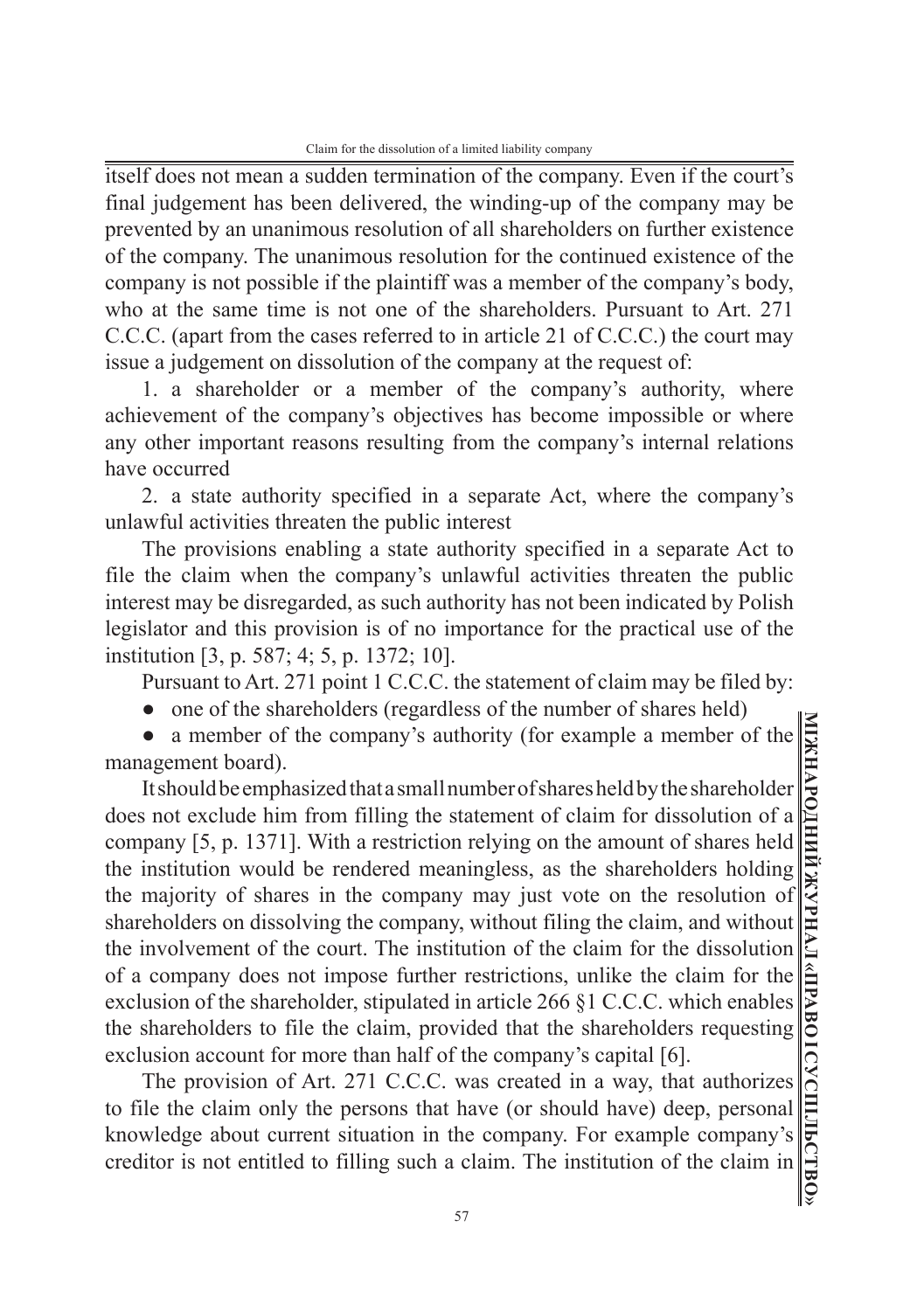general should not become a weapon in relations existing outside of company's internal dealings.

Beforementioned provision of Art. 271 C.C.C. indicating the conditions of filing the statement of claim for dissolution refers also to the provisions of Art. 21 C.C.C., concerning the case in which the registry court may decide on the dissolution of a company entered in the register. Pursuant to Art. 21 C.C.C. the registry court acts without any previous mandatory legal actions (claims) of shareholders or other entities. This provision of Art. 21 C.C.C. was introduced to the Commercial Companies Code as a result of the implementation of Article 11 of *Directive 2017/1132 of the European Parliament and of the Council of 14 June 2017 relating to certain aspects of company law* (Official Journal of the European Union, L 169, 30.6.2017) which apply to Polish limited liability company, limited joint-stock partnership and joint-stock company [7]. Apart from the grounds of nullity referred in the article 11 of the mentioned Directive a company may not be a subject of nonexistence, absolute nullity, relative nullity or declaration of nullity. The claim for the dissolution of a limited liability company based on provisions of Art. 271 C.C.C. does not result in a form of nullity of a company but by resulting in winding up the company shall have an effect in the future (ex nunc)and as such is not prohibited by stated Directive.

### **3. Mandatory conditions for filing the statement of claim**

As stipulated in Art. 271 C.C.C. one of the two alternative conditions has to be met before the statement of claim for the dissolution of a limited liability company can be correctly filed by one of the shareholders or a member of a body of the company.

The first condition indicates, that the goal (objective) of the company has become impossible to achieve. In each case it must be verified by the court, if the obstacles in the achievement of the goal of the company (all of its goals) are transient or not, and if they may fade or change in foreseeable or rational future [4]. In the Polish jurisprudence it was concluded that following obstacles may result in the impossibility of achieving the company's goal:

• loss of a business license (concession)

• loss of assets required to continue business operations with no possible way to regain them

• imposition of high duties on products unavailable to the company in the market

long-lasting shutdown in the payment of the dividend, as a result of others shareholders actions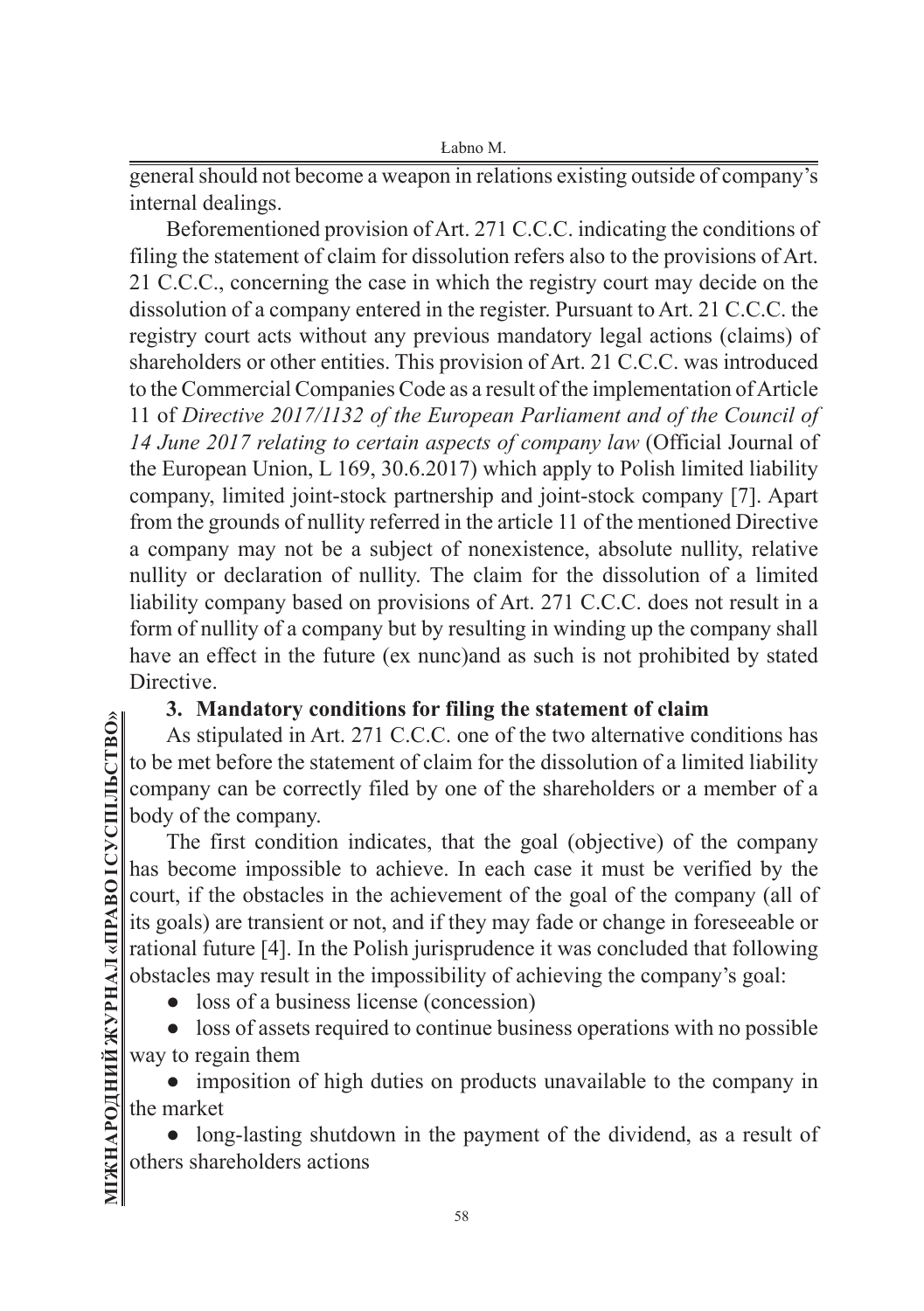• granting unreasonably high remuneration for shareholders performing functions in the company bodies

• an attempt to forcibly buy out one of the shareholders for a reduced sum [4].

It is worth mentioning the opinion of the Polish Supreme Court expressed on this matter in the judgment of 22 of April 1937 (signature I C 1868/36), in which the Supreme Court stated that: "The important reason for the dissolution of a limited liability company shall occur also when, in particularly obvious manner, company authorities basing on the majority of shareholders deprive one of the shareholders of his contractual or statutory rights, which renders his continuous participation in the company meaningless, but the withdrawal from the company or selling his share for the real value is impossible for that shareholder, and the recovery of his rights in any other way is highly hindered"[4; 8]. Cited ruling is equitable to this day.

The occurrence of a conflict between shareholders may as well provoke obstacles in achievement of the company's goal. However, as it was stated by the Polish Appeal Court in Warsaw, not each conflict will have such a strong effect so as to justify the claim for winding-up the company (judgment of 17 February 2015, signature I ACa 1214/14). If the conflict only revolves around the future strategy of the company, and the company nevertheless concludes its normal businesses as usual, such a conflict cannot be the ground of filing the statement of claim for the dissolution of a company. It would be different, if the conflict, regardless of its origin, would result in such a proportion of shares among the shareholders that a company would be unable to adopt resolutions for a prolonged period of time [4; 5; 9].

The second condition is a very broad clause covering any other important reasons resulting from the company's internal relations. It is virtually impossible to describe a closed number of such "other important reasons", but the doctrine formulated examples which might be helpful with the interpretation of this clause :

● the company's bodies are unable to make decisions in the company (judgment of the Polish Appeal Court in Białystok of 19 December 2014 r., I Aca 519/14)

- ● the members of company's bodies cannot be appointed
- ● dominant shareholder overuses his dominant position

● there is a prolonged conflict between members of the management board.

Mentioned conditions must occur regarding the company's relation and its ability to function and not solely concern one of its shareholders [6; 10].

**МІЖНАРОДНИЙ ЖУРНАЛ «ПРАВО І СУСПІЛЬСТВО»**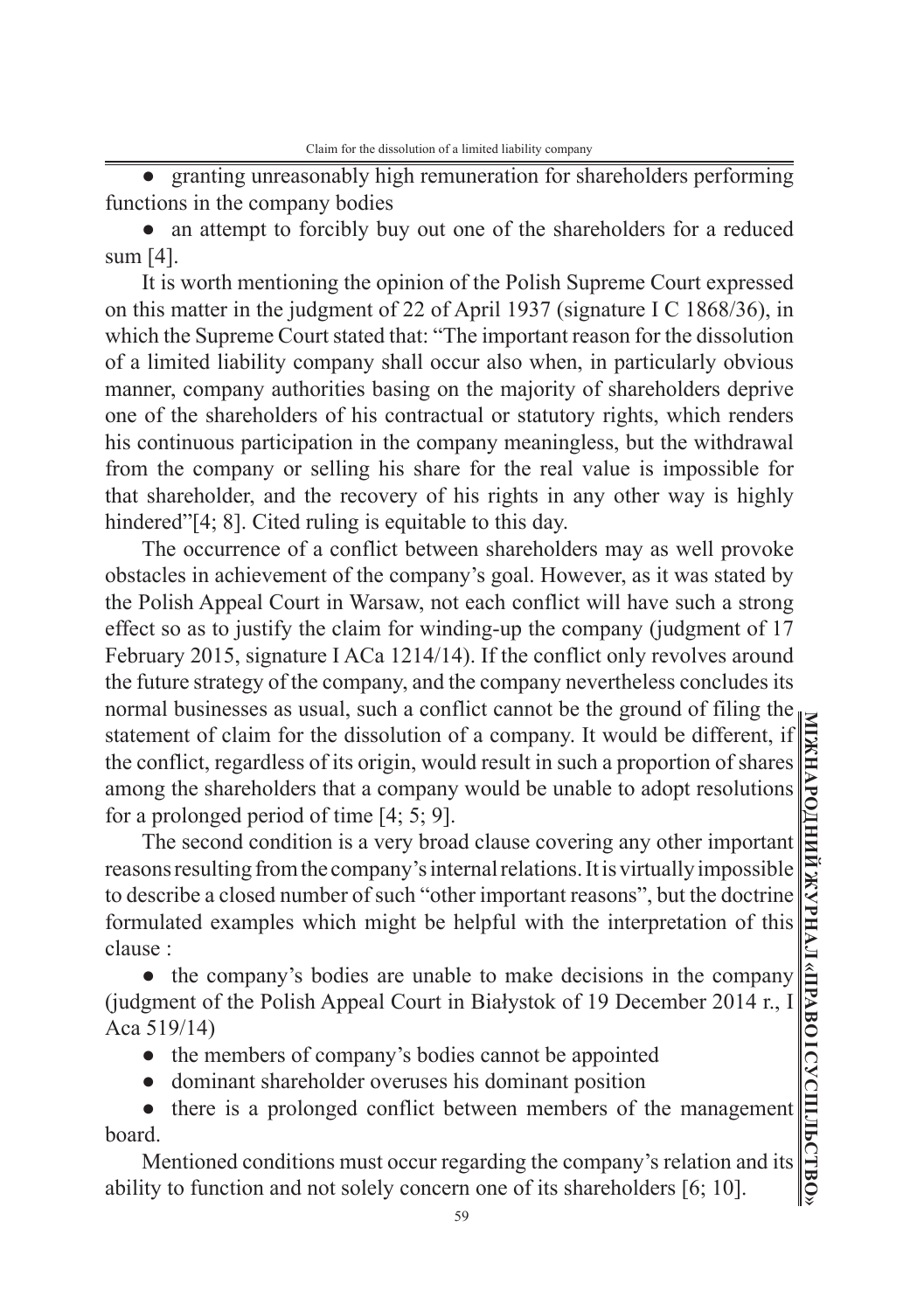Important reason occurs also in the situation where one of the shareholders is refused to be employed by the company (contrary to the deed of the company), if at the same time other shareholders shall obtain the profits from the company in the form of employment bonuses, which shall result in denying the same shareholder his right for participation in company's profits, in a period of a few years [8; 11, p. 415]. A the same time, if a lack of divided is only an effect of paying off company's creditors, it itself, cannot be a sole condition for the claim for a dissolution of a limited liability company.

Shareholders may stipulate in the company's articles of association some individualized examples of important reasons, which they consider sufficient to file a statement of claim for the dissolution of a company, but the court in each case will separately consider if the specified condition may be considered as an important reason in the meaning of Art. 271 C.C.C. Anyway the court shall not be bound by the provisions of company's articles of association in this matter [9; 10].

#### **4. Measures of securing the claim for the dissolution of a company**

The institution of a claim for the dissolution of limited liability company in many cases is the only possibility for a "trapped minority shareholder" to leave the company, without the loss of the funds invested in the company beforehand, especially if other shareholders refuse to buy out his shares for reasonable sum, or buy them out at all. Potential investors from outside of the company are rarely willing to invest in the company, if the internal situation in the company shall justify to fill the statement of claim for the dissolution of the company. In this case, without a prospective buyer the only way for a minority shareholder to leave the company is to file a claim for the dissolution of the company. In the filing shareholder's vital economical interest is to obtain remuneration in the amount as close to the market value of his shares as possible. Due to the practical reasons the shareholder meets many obstacles on his way to leave the company.

The first one, possibly driving most shareholders away from becoming plaintiffs, is the court's fee for filling the statement of claim. The claim for the dissolution of the company is of a property nature, so if the value of the claim exceeds 20.000 zloty the court's fee shall be evaluated up to 5% of the amount of the claim's value, as stated in Article 13 point 2 of the Act on Court's Fees in Civil Cases (Official Journal of Laws of the Republic of Poland, 2019.785, as amended) [8; 10; 12]. It appears that the value of the claim should be equal to the capital of the company. Some authors claim that the value of the claim should be equal to the whole amount of current company assets, but this opinion should be treated as incorrect, as it puts the burden of checking the financial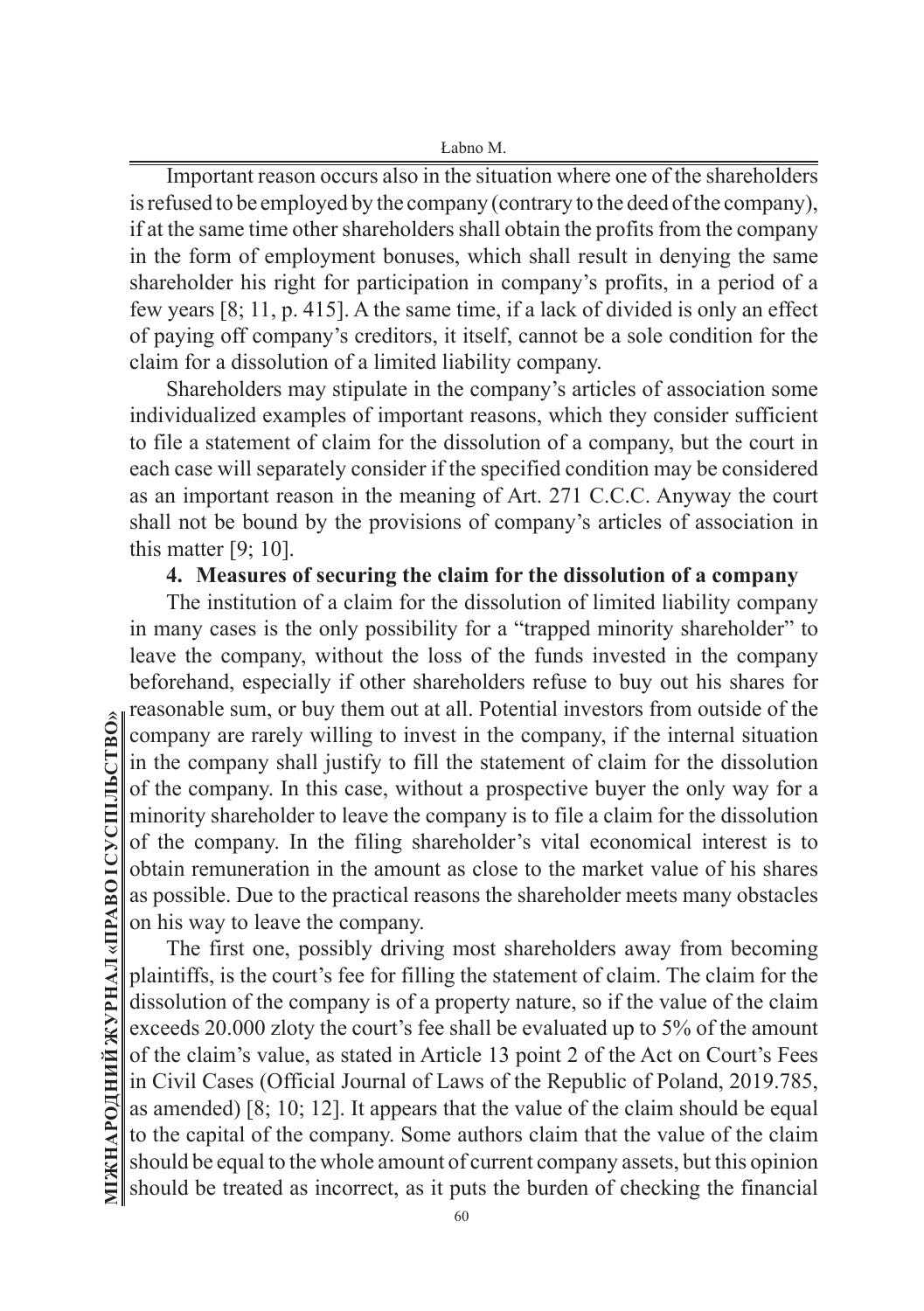status of the company solely on the plaintiff, in situation where the plaintiff as a minority shareholder may be void of such a knowledge. Nevertheless the minority shareholder as a plaintiff participates in the costs of the proceedings single-handedly, when he only indirectly benefits from the profits of the proceedings by having the right to his share of company's liquidation mass.

It is of most importance, to secure the claim for the dissolution of a limited liability company, as the financial condition of the company may deteriorate during prolonged proceedings, especially in case of the conflict with majority shareholders controlling company's executives who may be interested in subtle withdrawal of company assets in violation of other shareholders rights. Without securing the claim the final shape of company's financial situation may be dependent on the good will of dominant shareholders.

The legal basis for securing the claim lies in the regulations of the Code of Civil Procedure (C.C.P.). Pursuant to Art. 755 §1 C.C.P., if the collateral is not a monetary claim the court should secure the claim in any way it considers appropriate, taking into consideration current circumstances. The court may especially:

1. modify the rights and obligations of the parties or proceedings participants for the duration of the proceedings

2. establish a ban on the disposal of objects or rights concerned

3. suspend the enforcement proceedings or other proceedings aimed at enforcement of the judgment

4. order the input of appropriate warnings in the land register or in the other appropriate registry [13].

The question arises in what particular way should the claim for dissolution of a limited liability company be secured. Considering the rights of minority shareholder (or shareholders) the court should not allow the securing of the claim to become a weapon in internal corporate conflicts. Measures of securing the claim should not become a way to put pressure on other shareholders or executives of the company. At the same time taken measures must be decisive enough to protect interests of minority shareholders. Such a balance is not easy to obtain.

The easiest conclusion would be to secure a part of the liquidation assets per the plaintiff. Unfortunately it is not possible, as at this point of proceedings, before the liquidation process, the amount and value of liquidation assets is unknown to the court. Furthermore the court, ruling on the claim for the dissolution of a company only verifies, if the requirements for the dissolution stated in Art. 271 C.C.C shall be met. It severely limits the possible measures of securing the claim.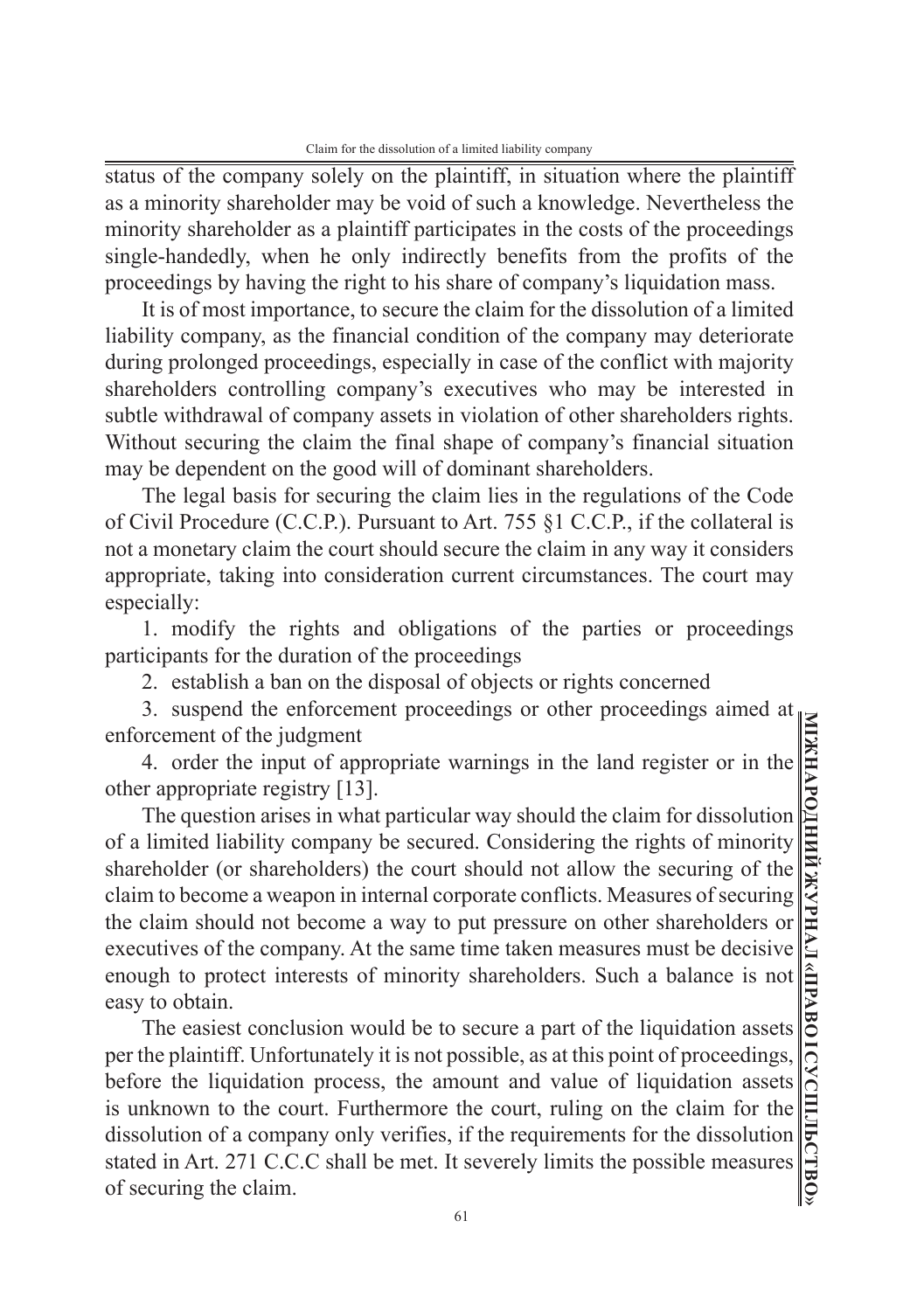Additionally, the Polish Supreme Court in judgment of 9 of October 1991 (signature III CZP 93/91) stated that securing the claim should not be concluded by freezing the company's bank accounts and assets belonging to the company. Large part of the doctrine in contrast to this sentence states, that the freezing of company's property should be allowed, as otherwise the company in cooperation with dominant shareholders may undertake legal actions and financial transactions leading to the decrease of future liquidation assets  $[4; 10]$ . It should be adopted – in author's opinion - that freezing the company assets or their part does not seem like a suitable solution. Rather than helping to secure the finances for the liquidation phase, it may result in making it impossible for the company to conclude usual business operations in a previous form, thus leading to a further financial loses. In that case the claim for the dissolution of a company may have the reverse effect rather than intended.

The author believes that the adequate means for securing the claim would be for the court to adjust the contractual relationship in the company for example so that the affairs exceeding the scope of ordinary acts should require the permission of the court's custodian. It seems that this solutions puts the least amount of additional pressure on the company's affairs, at the same time prohibiting the company executives from undertaking radical decisions without so much needed transparency. It would be also reasonable to prohibit the company bodies from enforcing the resolution on paying further dividends [4].

The other possible securing method is to prohibit the company from disposing and encumbrancing certain significant, indicated parts of company's assets, in a way that does not influence normally conducted affairs of the company. Nevertheless each and every time the scope of measures undertaken to secure the claim should be thoroughly verified by the court, taking into consideration current circumstances and the state of company's affairs.

#### **5. Conclusion**

The institution of a claim for the dissolution of limited liability company is one of many instruments of corporate rights protection for minority shareholders. The legislator left a broad margin of discretion to the doctrine and case law in shaping the practice of establishing the conditions which justify filling the claim. It allows to include in the regulation all the potential situations that are impossible to predict, yet it introduces a certain aspect of uncertainty resulting from the lack of ironclad clauses, which should be covered by reliable Court practices based on the case law and output of the doctrine.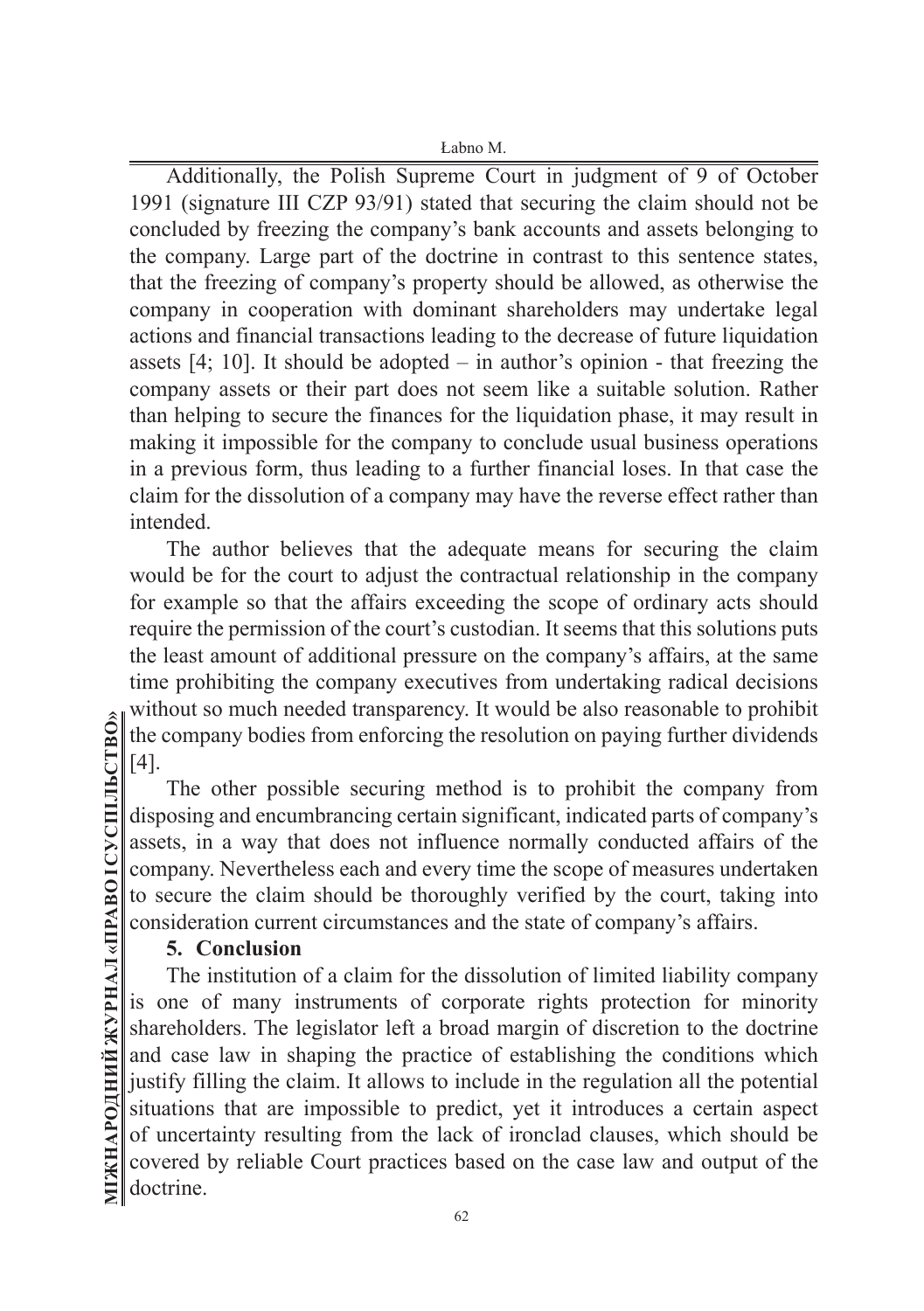Measures of securing the claim for the dissolution of a limited liability company are a crucial part of the process of protecting the rights of minor shareholders. The measures decided on by the Court should be appropriate for the state of current affairs in the company and may consist of prohibiting the company from disposing and encumbrancing certain company assets or stating that the affairs exceeding the scope of ordinary acts should require the permission of the court's agent. Lack of appropriate measures taken may result in a gross harm of the plaintiffs rights.

- *1. The Act of 15 September 2000 Commercial Companies Code (consolidated text: OJ from 2019 item 505, as amended).*
- *2. The Act of 17 November 1964 Code of Civil Procedure (consolidated text: OJ from 2019 item 1460, as amended).*
- *3. Naworski J. P. (2011). Komentarz KSH (vol. 2, p. 587).*
- *4. Terc A. (2019). In Kodeks spółek handlowych. Komentarz 2019 (red. Jara Z., ed. 22, article 271). C.H.BECK – legalis.*
- *5. Kidyba A. (2019). Kodeks spółek handlowych. Komentarz do art. 1-300 (vol. 1, ed. 15, p. 1369-1375. Warszawa: Wolters Kluwer.*
- *6. Rodzynkiewicz M. (2018). Kodeks spółek handlowych. Komentarz. (ed. 7, article 271).*
- *7. Directive 2017/1132 of the European Parliament and of the Council of 14 June 2017 relating to certain aspects of company law (OJ L 169, 30.6.2017).*
- *8. Strzępka J., Zielińska E. (2015). Kodeks spółek handlowych. Komentarz. (ed. 7, article 271).*
- *9. Szajkowski A., Tarska M. (2014). Kodeks spółek handlowych. Spółka z ograniczoną odpowiedzialnością. Komentarz do artykułów 151-300. (red. Sołtysiński S., vol. 2, ed. 3, article 271). Warszawa: C.H.BECK.*
- *10. Pabis R. (2019). Kodeks spółek handlowych. Komentarz 2019. (red. Bieniak J., ed. 6, article 271).*
- *11. Weiss I., Szumański A. (2016). Prawo spółek (ed. 2, p. 414-416). Warszawa: C.H.BECK.*
- *12. The Act of 18 July 2005 The Act on Court's Fees in Civil Cases (consolidated text: OJ from 2019 item 785, as amended).*
- *13. Zieliński A., Flaga-Gieruszyńska K. (2019). Kodeks postępowania cywilnego. Komentarz. (ed. 10., article 755). Warszawa: C.H.BECK.*

**Łabno M. Claim for the dissolution of a limited liability company** The following article refers to the issue, relatively rarely raised in the jurisprudence,

of the claim for the dissolution of a limited liability company, as one of the methods of corporate rights protection according to the legislation of Poland and partially of the European Union. The intention of the author was to describe the institution of the